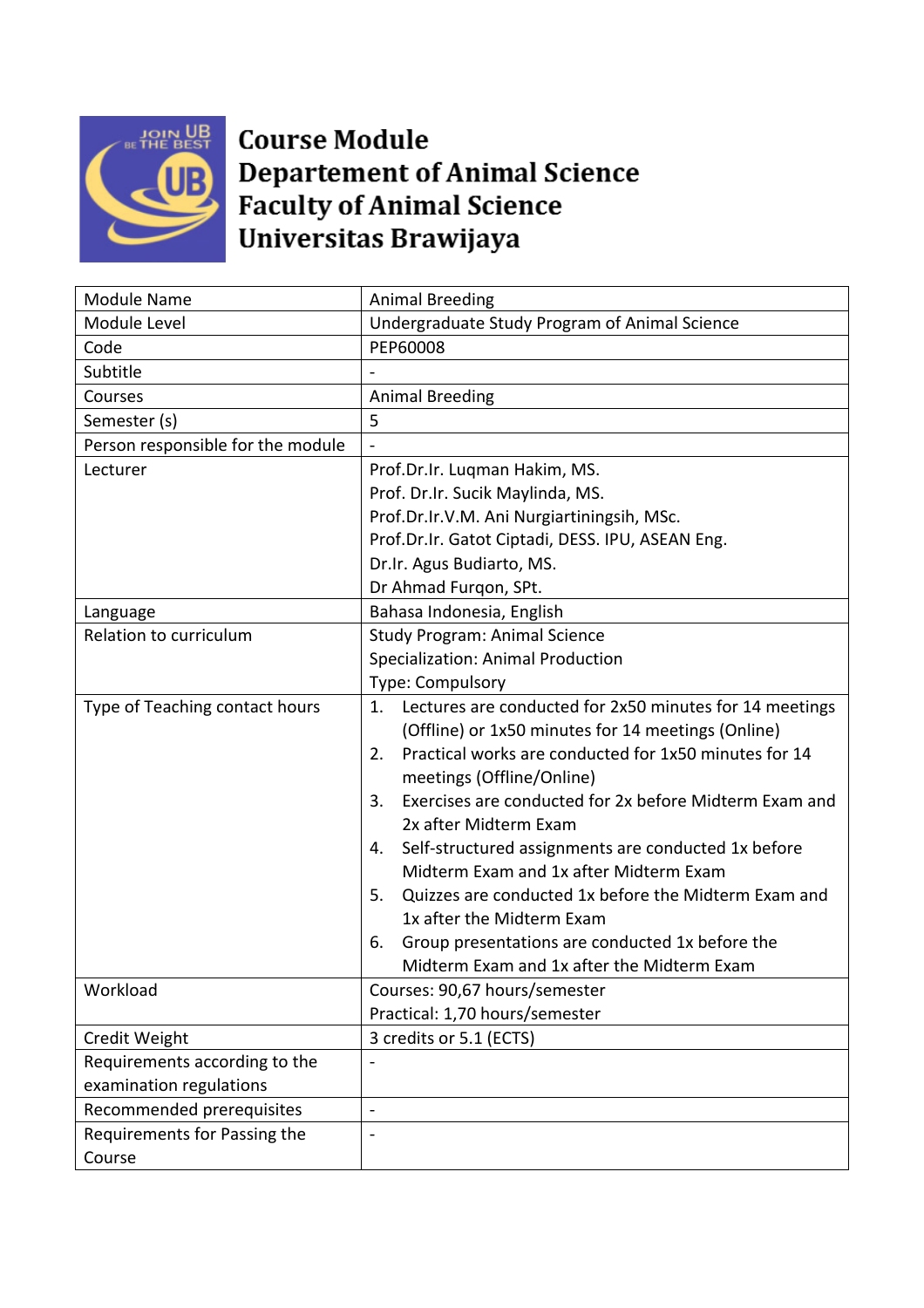| Requirements for Passing the | Attendance >80%                                                   |
|------------------------------|-------------------------------------------------------------------|
| Course                       | The final score of all the components of the PBM                  |
|                              | evaluation >44                                                    |
|                              | The final score component:                                        |
|                              | 30% Midterm Exam                                                  |
|                              | 30% Final Exam                                                    |
|                              | 20% Practicum                                                     |
|                              | 10% Structured Assignments and quiz                               |
|                              | 10% Group Assignments                                             |
|                              |                                                                   |
|                              | $A:80 <$ Final Score $\leq 100$                                   |
|                              | $B+$ : 75 < Final Score $\leq 80$                                 |
|                              | $B:69 <$ Final Score $\leq 75$                                    |
|                              | $C+$ : 60 < Final Score $\leq 69$                                 |
|                              | $C: 55 <$ Final Score $\leq 60$                                   |
|                              | $D:50 <$ Final Score $\leq 55$                                    |
|                              | $D+$ : 44 < Final Score $\leq$ 50                                 |
| <b>Prerequisite Courses</b>  | Reproductive Management and IB                                    |
| <b>Learning Outcomes</b>     | Learning Outcomes :                                               |
|                              | Capability to develop knowledge and comprehensive<br>1.           |
|                              | mindset based on Animal science and industry (LO 4)               |
|                              | Proficient in biology, physiology, animal nutrition,<br>2.        |
|                              | breeding, farm management, and implementation in                  |
|                              | Animal Science (LO6)                                              |
|                              | Actively contributing in the learning process and<br>3.           |
|                              | discussion (LO 10)                                                |
|                              | Capability to ethically design and perform experiments,<br>4.     |
|                              | analyze and interpret data as to provide sustainable              |
|                              | problem solving in Animal Science (LO 12)                         |
|                              |                                                                   |
|                              | <b>Course Learning Outcomes:</b>                                  |
|                              | After completing this course students are able to:                |
|                              | Implement the basic principles of animal breeding<br>1.           |
|                              | including genetic parameters, selection, genetic progress,        |
|                              | and regulation of the mating system                               |
|                              | 2. Calculate and analyze animal genetic potential, genetic        |
|                              | parameters, and genetic progress due to selection                 |
|                              | 3. Self-Learn and develop insights in evaluating the              |
|                              | implementation of animal breeding programs in Indonesia           |
|                              | Objectives: This course encompasses understanding the             |
|                              | concept of livestock breeding, qualitative and quantitative       |
|                              | traits, estimated geneticparameters (heritability = $h2$ ,        |
|                              | repeatability = $r$ , genetic correlation = $rG$ ), estimation of |
|                              | <b>Breeding</b><br>Value<br>$(BV)$ ,<br>Most<br>Probable          |
|                              | Producing Ability (MPPA), Estimated Real Producing Ability        |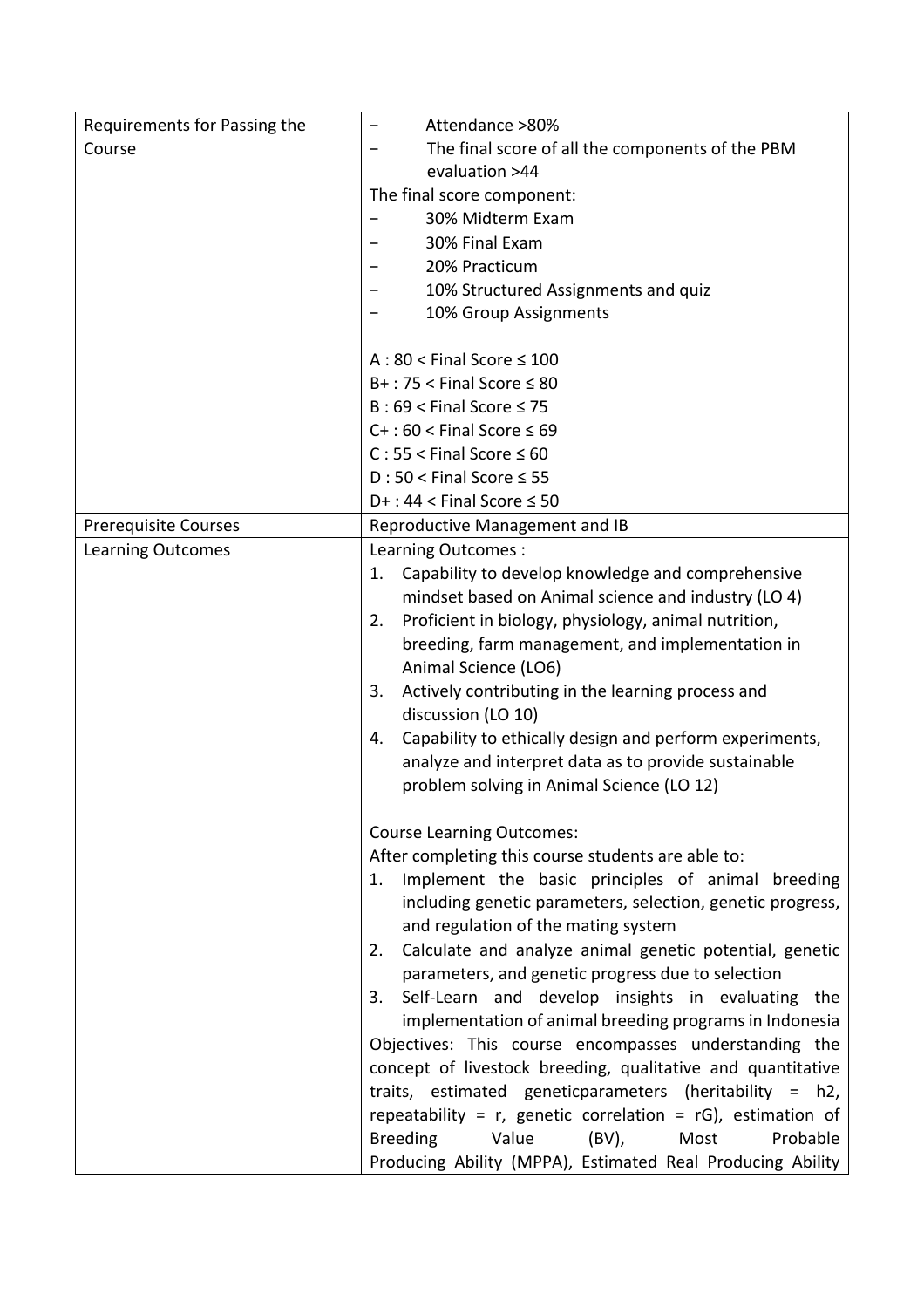|                                                                      | (ERPA), the estimation of the selection response, the<br>correlated response, the method of selecting one trait and<br>more than one trait, and the mating/breeding system<br>Knowledge: Able to explain the basic principles of livestock<br>breeding including genetic parameters, selection, genetic<br>progress and regulation of the breeding system<br>Skills: cognitive-Able to calculate and analyze livestock genetic<br>potential, genetic parameters, and genetic progress due to<br>selection. Phsycomotoric-Students are<br>Able to learn and develop self-learn insights in evaluating the<br>implementation of livestock breeding programs in Indonesia<br>Competences: Understanding the contents Estimation of genetic |
|----------------------------------------------------------------------|-----------------------------------------------------------------------------------------------------------------------------------------------------------------------------------------------------------------------------------------------------------------------------------------------------------------------------------------------------------------------------------------------------------------------------------------------------------------------------------------------------------------------------------------------------------------------------------------------------------------------------------------------------------------------------------------------------------------------------------------|
|                                                                      | parameters (heritability, repeatability, genetic correlation),<br>Estimation of BV, MPPA, and ERPA, Estimation of selection<br>response and correlated responses. The method of selecting<br>one trait and more than one trait, Mating system (Inbreeding<br>and Outbreeding)                                                                                                                                                                                                                                                                                                                                                                                                                                                           |
| Learning Content                                                     | The topics are:<br><b>INTRODUCTION</b><br>1.<br>Estimation of genetic parameters (heritability,<br>2.<br>repeatability, genetic correlation)<br>Estimation of BV, MPPA, and ERPA<br>3.<br>Estimation of selection response and correlated<br>4.<br>responses<br>The method of selecting one trait and more than one<br>5.<br>trait<br>Mating system (Inbreeding and Outbreeding)<br>6.                                                                                                                                                                                                                                                                                                                                                  |
| Study and examination<br>requirements<br>and forms of<br>examination | Attendance >80%<br>$\overline{\phantom{m}}$<br>The final score of all the components of the PBM<br>evaluation >44<br>The final score component:<br>30% Midterm Exam<br>30% Final Exam<br>$\qquad \qquad \blacksquare$<br>20% Practicu<br>10% Structured Assignments<br>$\overline{\phantom{m}}$<br>10% Quiz<br>$A:80 <$ Final Score $\leq 100$<br>$B+$ : 75 < Final Score $\leq 80$<br>$B:69 <$ Final Score $\leq 75$<br>$C+$ : 60 < Final Score $\leq 69$                                                                                                                                                                                                                                                                              |
| <b>Test Terms and Forms</b>                                          | $C: 55 <$ Final Score $\leq 60$<br>$D:50 <$ Final Score $\leq 55$<br>$D+$ : 44 < Final Score $\leq$ 50<br>• Examination requirements: A minimum of 80% attendance<br>to attend the final exam                                                                                                                                                                                                                                                                                                                                                                                                                                                                                                                                           |